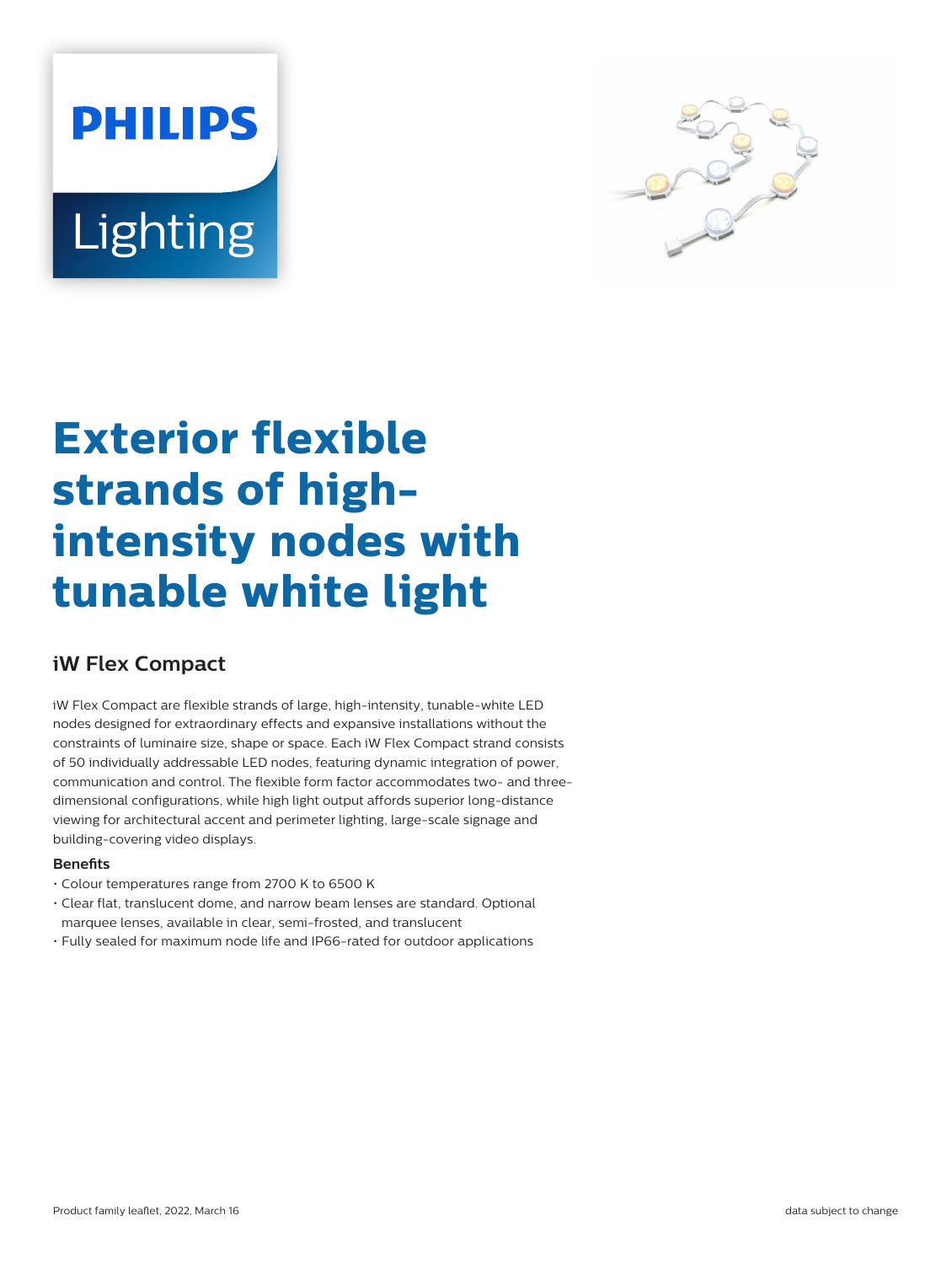# **iW Flex Compact**

#### **Features**

- Tunable white light iW Flex Compact nodes contain warm and cool white LEDs, allowing you to find just the right colour temperature for any application. Colour temperatures range from 2,700 K to 6,500 K.
- Multiple lens options Clear flat, translucent dome and narrow beam lenses are standard. Optional marquee lenses, available in clear, semi-frosted and translucent, snap onto flat lens nodes to create the appearance of lamps on a traditional theatre marquee.
- Standard and custom lengths and node spacing.
- Fully sealed for maximum node life and IP66-rated for outdoor applications.
- Works seamlessly with the Color Kinetics full range of controllers, including Light System Manager, Video System Manager Pro, iPlayer 3, Antumbra iColor Keypad and ColorDial Pro, or third-party controllers.

### **Application**

- Direct-view effect lighting
- Outdoor cove and accent lighting

### **Versions**